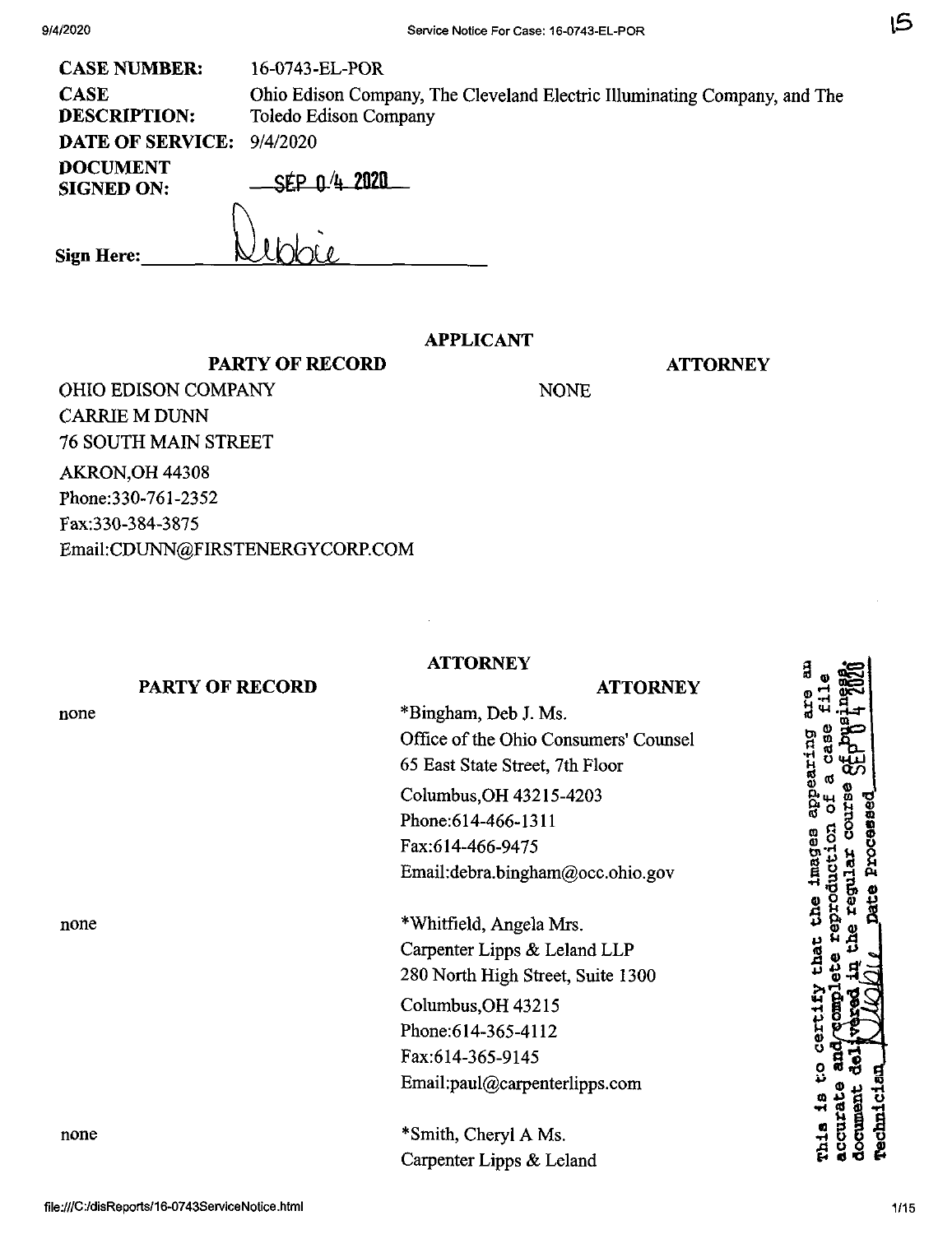9/4/2020 Service Notice For Case: 16-0743-EL-POR 280 N. High Street Suite 1300 Columbus,OH 43081 Phone:614-365-4100 Fax:614-365-9145 Email:smith@carpenterlipps.com

none PARRAM, DEVIN D MR. BRICKER AND ECKLER LLP 100 SOUTH THIRD STREET COLUMBUS,OH 43215 Phone:614-227- Email:DPARRAM@BRICKER.COM

none \*Hight, Debra Public Utilities Commission of Ohio 180 E. Broad Street Columbus,OH 43231 Phone:614-466-0469 Email:Debra.Hight@puc.state.oh.us

none \*Parram, Devin D. Mr. Bricker and Eckler 100 South Third Street Columbus,OH 43215 Phone:614-227-2300 Fax:614-227-2390 Email:dparram@bricker.com

none \*Gladman, Michael R. Jones Day 325 John H. McConnell Blvd. Suite 600 Columbus,OH 43215 Phone:614-281-3865 Fax:614-461-4198 Email:mrgladman@jonesday.com

none \*Lyons, Shaun P Mr. Carpenter Lipps and Leland 280 N. High St Ste. 1300 Columbus,OH 43215 Phone:(614)515-3681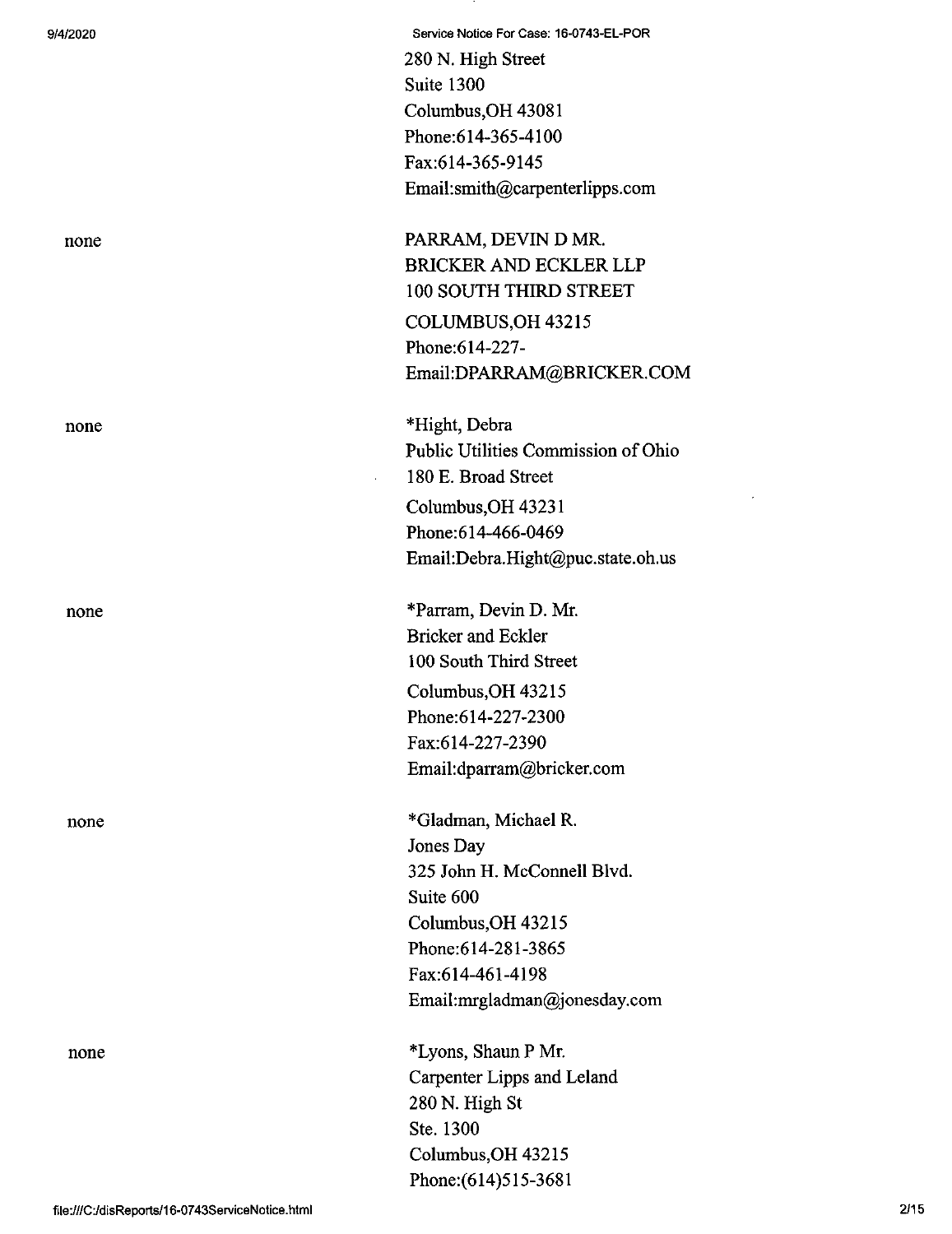| 9/4/2020 | Service Notice For Case: 16-0743-EL-POR |
|----------|-----------------------------------------|
|          | Email:LYONS@CARPENTERLIPPS.COM          |
| none     | *Allwein, Christopher J. Mr.            |
|          | Kegler Brown Hill & Ritter, LPA         |
|          | 65 East State Street                    |
|          | Suite 1800                              |
|          | Columbus, OH 43215                      |
|          | Phone: (614) 462-5400                   |
|          | Fax:614-464-2634                        |
|          | Email:callwein@keglerbrown.com          |
| none     | *Wolfe, Robert Mr.                      |
|          | <b>PUCO</b>                             |
|          | 180 E. Broad St                         |
|          | Columbus, OH 43215                      |
|          | Phone: (614) 644-7691                   |
|          | Email:Robert.Wolfe@puco.ohio.gov        |
| none     | *Eckert, Joshua R. Mr.                  |
|          | <b>FirstEnergy Service Company</b>      |
|          | 300 Madison Avenue                      |
|          | Morristown, NJ 07962                    |
|          | Phone: (973) 401-8838                   |
|          | Email:jeckert@firstenergycorp.com       |
| none     | *Hays, Thomas R. Mr.                    |
|          | 8355 ISLAND LN                          |
|          | MAINESVILLE, OH 45039-9537              |
|          | Phone: (419) 410-7069                   |
|          | Email:trhayslaw@gmail.com               |
| none     | *Endris, Robert M Mr                    |
|          | <b>FirstEnergy Corp</b>                 |
|          | 76 S Main St                            |
|          | <b>Akron, OH 44308</b>                  |
|          | Phone:330-384-5728                      |
|          | Fax:330-384-3875                        |
|          | Email:rendris@firstenergycorp.com       |
| none     | *Orahood, Teresa                        |
|          | Bricker & Eckler LLP                    |
|          | 100 South Third Street                  |
|          | Columbus, OH 43215-4291                 |
|          |                                         |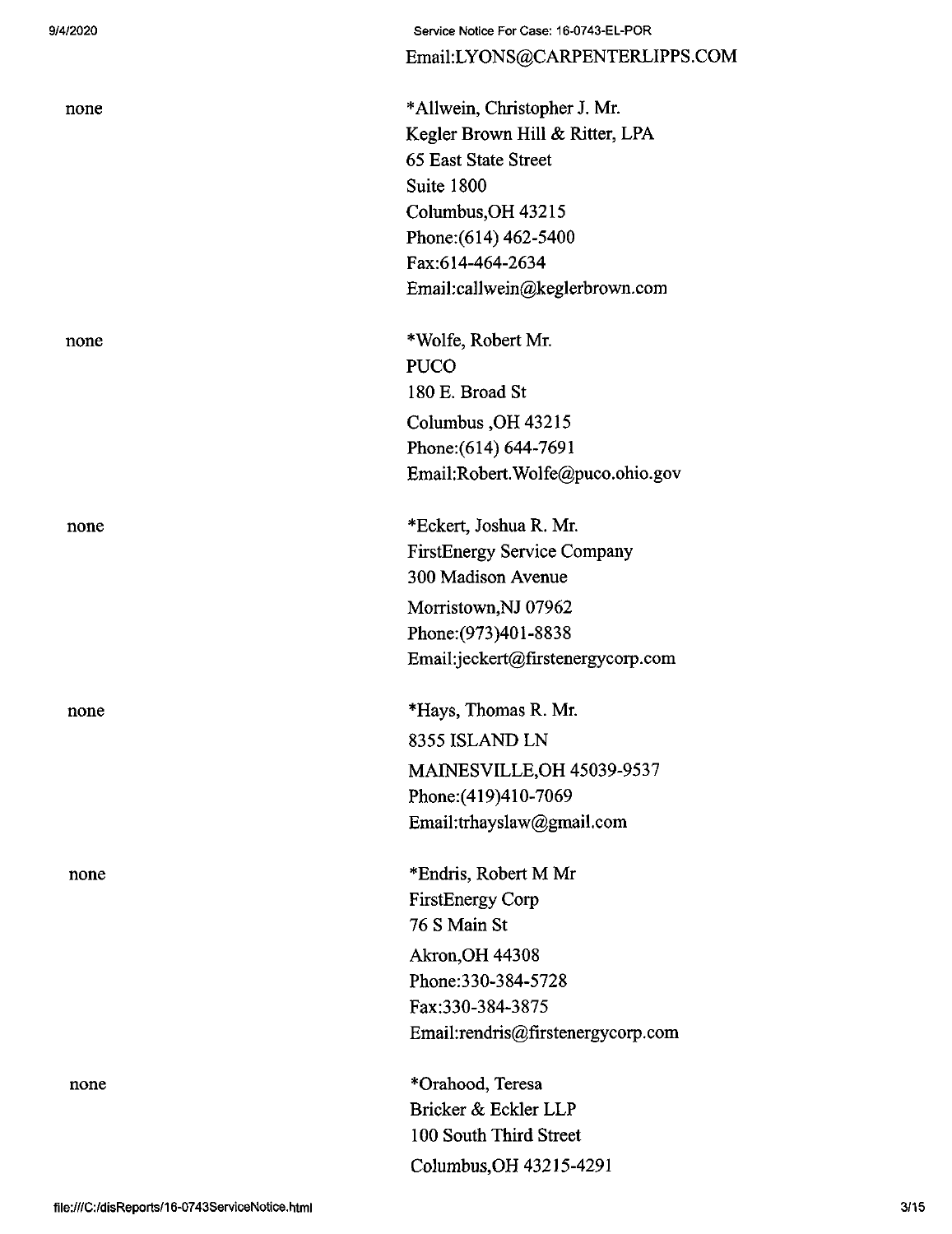none

none

**9/4/2020 Service Notice For Case: 16-0743-EL-POR** Phone:(614) 227-4821 Fax:(614) 227-2390 Email:torahood@bricker.com

none \*Dove, Robert Mr. KEGLER BROWN HILL RITTER CO LPA 65 E. STATE STREET SUITE 1800 Columbus,OH 43215-4295 Phone:614-462-5443 Fax:614-464-2634 Email:RDOVE@KEGLERBROWN.COM

none \*Williams, Jamie Ms. Ohio Consumers' Counsel 65 East State Street, 7th Floor Columbus,OH 43215-4213 Phone:614-466-9547 Email:jamie.williams@occ.ohio.gov

none \*Miller, Graeme Mr. Energy Resources Center at University of Illinois 1309 S. Halsted Ave Chicago,IL 60607 Phone:312-996-3711 Email:gmille7@uic.edu

> \*Scott, Tonnetta Ms. Ohio Attorney General 30 East Broad Street Columbus,OH 43215 Phone:(614)466-4395 Fax:(614)466-4395 Email:tonnetta.scott@ohioattomeygeneral.gov

\*Bojko, Kimberly W. Mrs. Carpenter Lipps & Leland LLP 280 North High Street 280 Plaza Suite 1300 Columbus ,OH43215 Phone:614-365-4100 Fax:614-365-9145 Email:bojko@carpenterlipps.com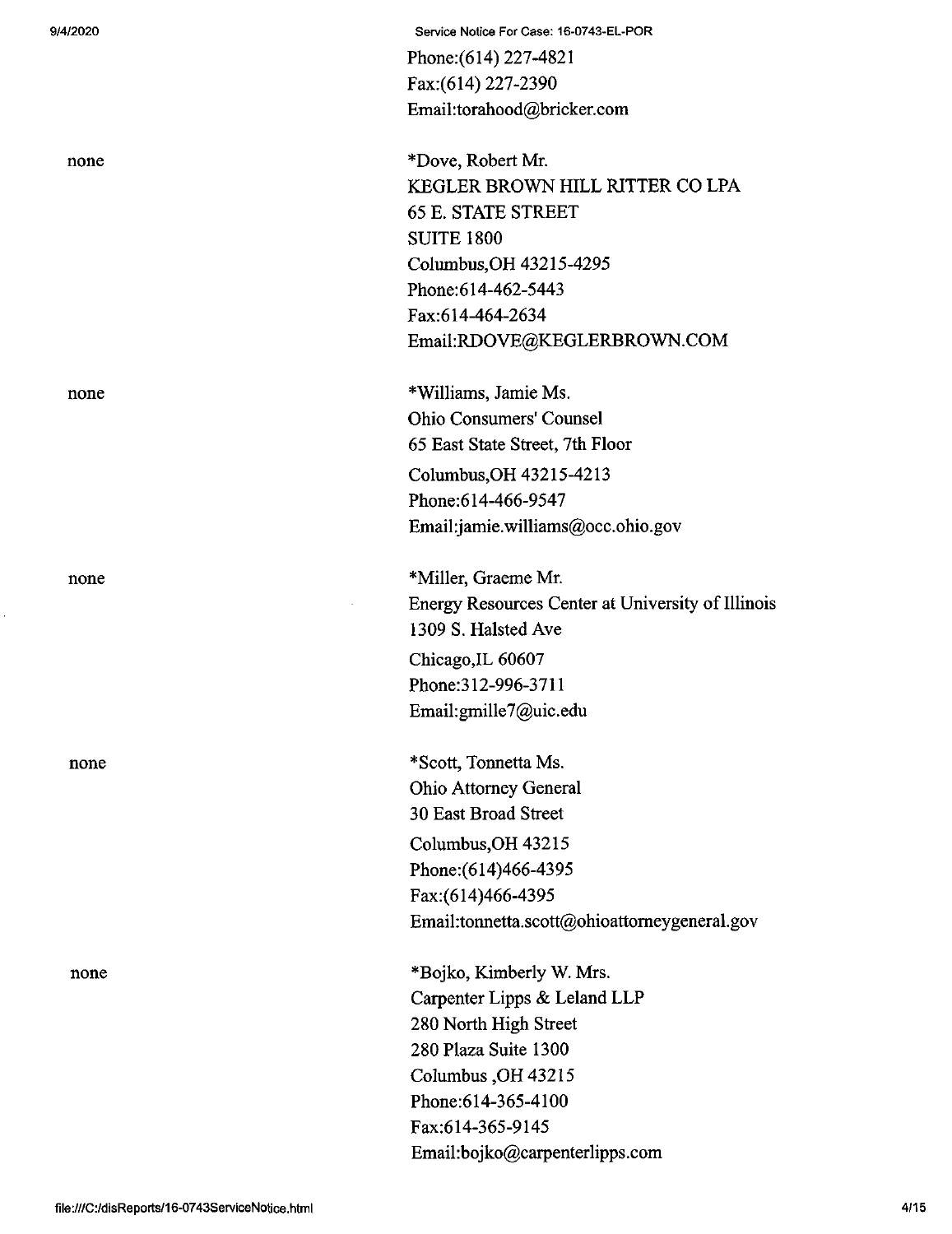| 9/4/2020 | Service Notice For Case: 16-0743-EL-POR |
|----------|-----------------------------------------|
| none     | *Spencer, Ken Mr.                       |
|          | Armstrong & Okey, Inc.                  |
|          | 222 East Town Street, 2nd Floor         |
|          | Columbus, OH 43215                      |
|          | Phone:614-224-9481                      |
|          | Fax:614-224-5724                        |
|          | Email:kspencer@aando.com                |
|          |                                         |
| none     | *Greene, Tracy J Mrs.                   |
|          | <b>Ohio Consumers' Counsel</b>          |
|          | 65 East State St.                       |
|          | 7th Floor                               |
|          | Columbus, OH 43215                      |
|          | Phone:614-466-9547                      |
|          | Fax:614-466-8574                        |
|          | Email:tracy.greene@occ.ohio.gov         |
|          | *Fischer, Mary E Ms.                    |
| none     | Public Utilities Commission of Ohio     |
|          | 180 E. Broad St.                        |
|          |                                         |
|          | Columbus, OH 43215                      |
|          | Phone: (614)466-0469                    |
|          | Email:mary.fischer@puco.ohio.gov        |
| none     | *Sherman, William Mr.                   |
|          | <b>Combined Heat and Power Alliance</b> |
|          | 3100 Clarendon Blvd                     |
|          | Suite 800                               |
|          | Arlington, VA 22201                     |
|          | Phone: (703) 717-5590                   |
|          | Email:williams@dgardiner.com            |
|          |                                         |
| none     | *Oliker, Joseph E. Mr.                  |
|          | <b>IGS</b> Energy                       |
|          | 6100 Emerald Parkway                    |
|          | Dublin, OH 43016                        |
|          | Phone:614-659-5069                      |
|          | Email:joliker@igsenergy.com             |
| none     | *Keeton, Kimberly L                     |
|          | Ohio Attorney General's Office          |
|          | <b>Public Utilities Section</b>         |
|          | 30 East Broad Street, 16th Floor        |

Columbus,OH 43215

Ŷ.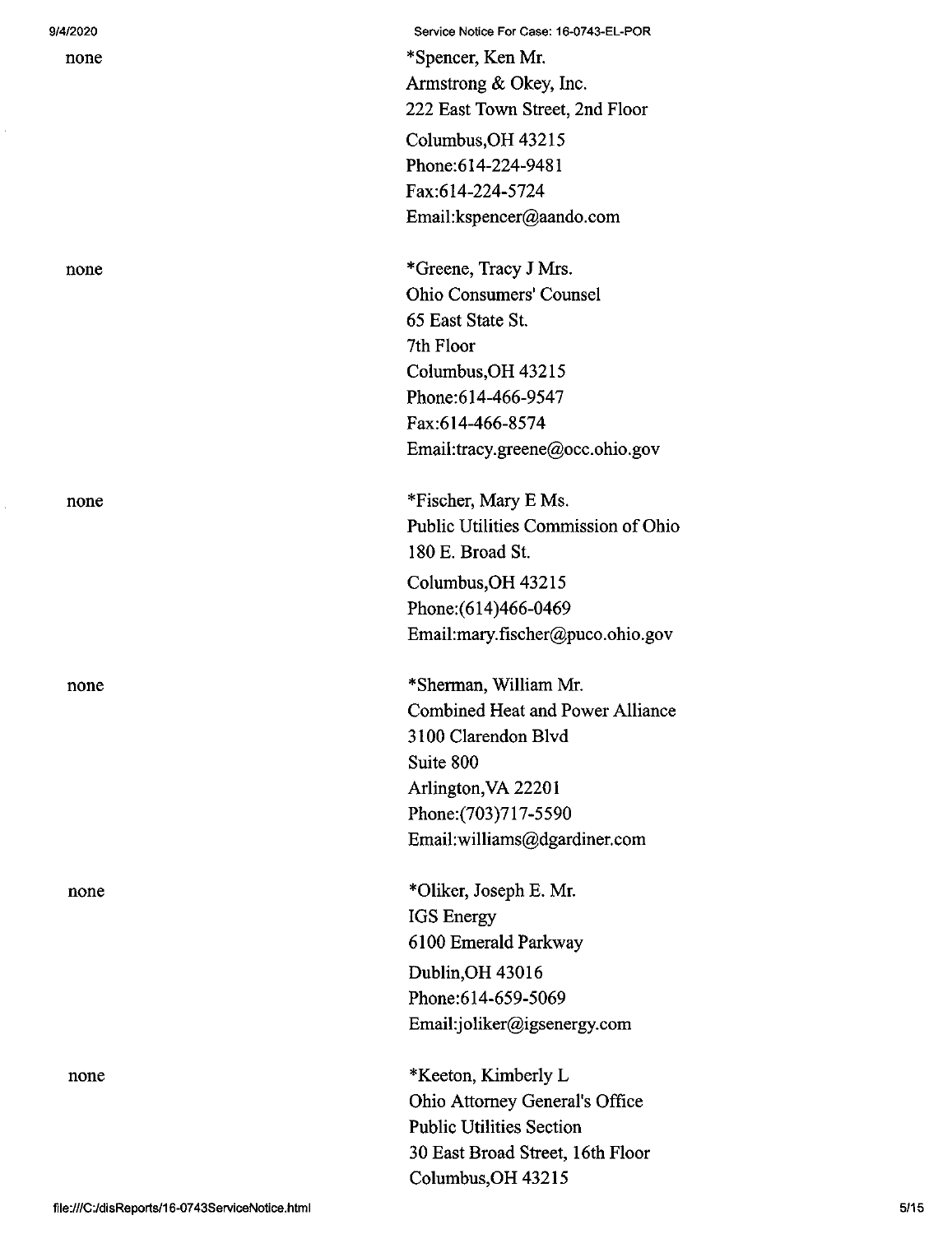| 9/4/2020 | Service Notice For Case: 16-0743-EL-POR |
|----------|-----------------------------------------|
|          | Phone: (614)466-4397                    |
|          | Fax:(614)644-8764                       |
|          | Email:Kimberly.Keeton@puc.state.oh.us   |
| none     | *Mackin, Mel Ms.                        |
|          | Ceres                                   |
|          | 99 Chauncy St                           |
|          | 6th Floor                               |
|          | Boston, MA 02111                        |
|          | Phone: (617)247-0700                    |
|          | Email:mackin@ceres.org                  |
| none     | *Kuhnell, Dianne                        |
|          | Duke Energy Business Services           |
|          | 139 E. Fourth Street                    |
|          | Cincinnati, OH 45202                    |
|          | Phone: (513) 287-4337                   |
|          | Fax:(513)287-4386                       |
|          | Email:dianne.kuhnell@duke-energy.com    |
| none     | *Staff, Docketing                       |
|          | Docketing                               |
|          | 180 East Broad Street                   |
|          | 11th Floor                              |
|          | Columbus, OH 43215                      |
|          | Phone: 614-466-4095                     |
|          | Fax:614-466-0313                        |
|          | Email:docketing@puco.ohio.gov           |
| none     | *Pritchard, Matthew R. Mr.              |
|          | McNees Wallace & Nurick                 |
|          | 21 East State Street                    |
|          | 17th Floor                              |
|          | Columbus, OH 43215                      |
|          | Phone: 614-719-2840                     |
|          | Fax:614-469-4653                        |
|          | Email:mpritchard@mcneeslaw.com          |
| none     | *Coffey, Sandra                         |
|          | Public Utilities Commission of Ohio     |
|          | 180 E. Broad St.                        |
|          | Columbus, OH 43215                      |
|          | Phone: (614) 728-2516                   |
|          | Fax:(614) 728-8373                      |
|          |                                         |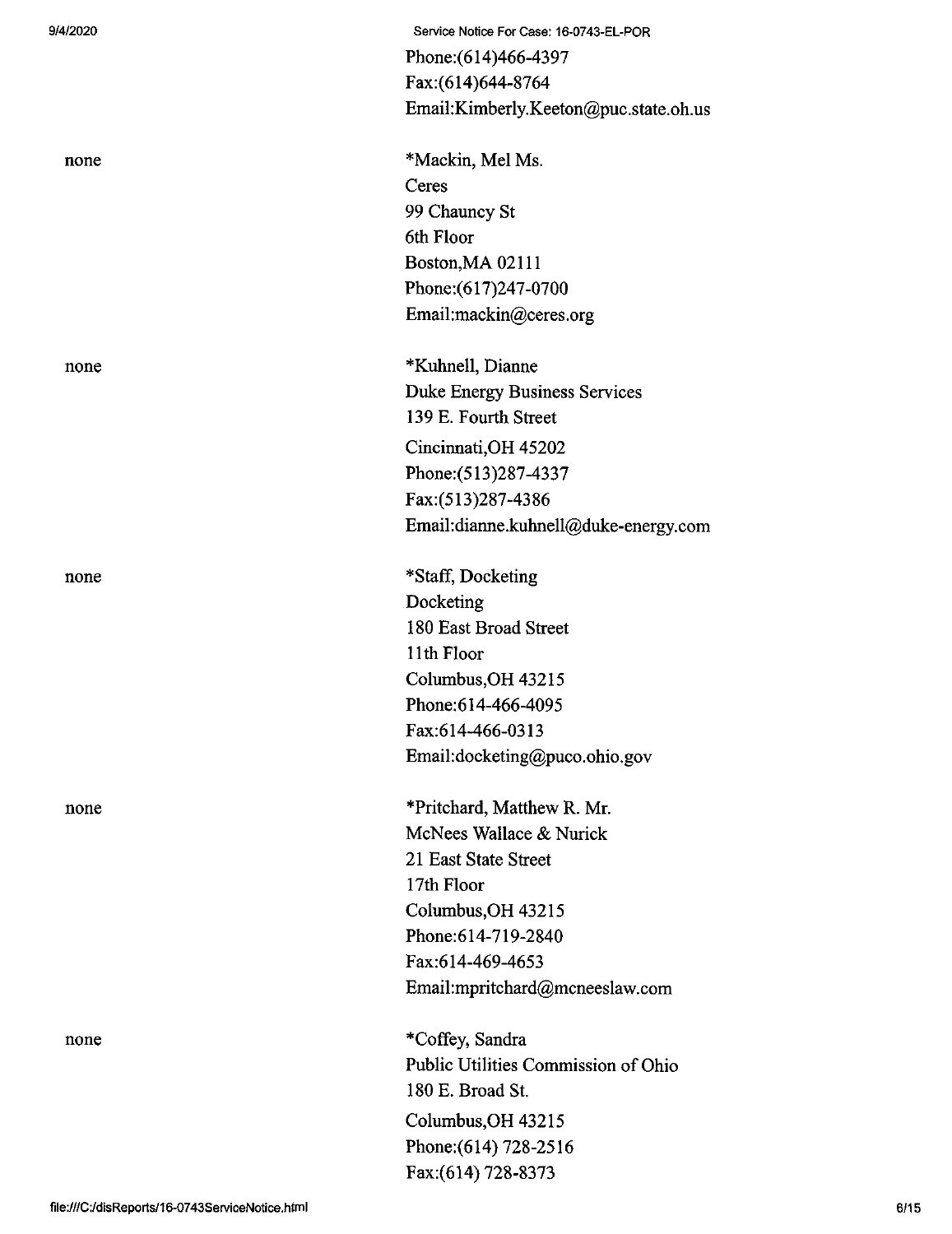| 9/4/2020 |
|----------|
|----------|

| 4/2020 | Service Notice For Case: 16-0743-EL-POR     |
|--------|---------------------------------------------|
|        | Email:Sandra.Coffey@puc.state.oh.us         |
| none   | *Fleisher, Madeline Ms.                     |
|        | Dickinson Wright PLLC                       |
|        | 150 E. Gay Street                           |
|        | Suite 2400                                  |
|        | Columbus, OH 43215                          |
|        | Phone: 614-591-5474                         |
|        | Fax:844-670-6009                            |
|        | Email:mfleisher@dickinsonwright.com         |
| none   | *Cox, Caroline Ms.                          |
|        | Environmental Law & Policy Center           |
|        | 35 E Wacker Dr Ste 1600                     |
|        | Ste 1600                                    |
|        | Chicago, IL 60601                           |
|        | Phone: (865) 803-1778                       |
|        | Email:ccox@elpc.org                         |
| none   | *Nourse, Steven T Mr.                       |
|        | American Electric Power Service Corporation |
|        | 1 Riverside Plaza, 29th Floor               |
|        | Columbus, OH 43215                          |
|        | Phone: (614) 716-1608                       |
|        | Fax:(614) 716-2950                          |
|        | Email:stnourse@aep.com                      |
| none   | *Hromalik, Nicholas Mr.                     |
|        | Midwest Energy Efficiency Alliance          |
|        | 20 North Wacker Drive                       |
|        | Suite 1301                                  |
|        | Chicago, IL 60606                           |
|        | Phone: 312-784-7265                         |
|        | Email:nhromalik@mwalliance.org              |
| none   | *Ostrowski, Erika Ms.                       |
|        | FirstEnergy Service Company                 |
|        | 76 South Main Street                        |
|        | <b>Akron, OH 44308</b>                      |
|        | Phone: 330-384-5803                         |
|        | ٠<br>Fax:330-384-3875                       |
|        | Email:eostrowski@firstenergycorp.com        |
| none   | *Nix, Shauni Mrs.                           |
|        |                                             |

 $\bar{z}$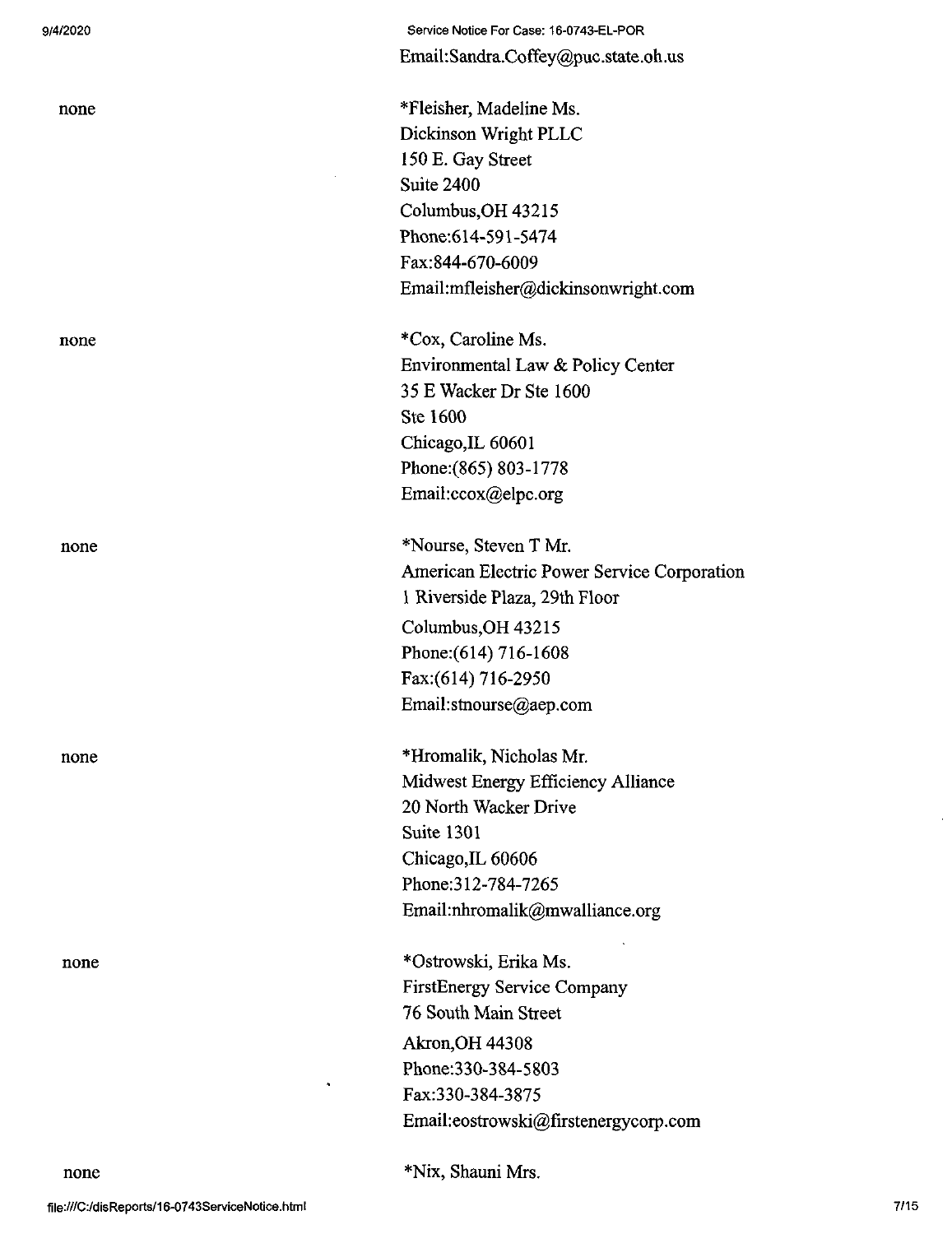none

none

none

none

Service Notice For Case: 16-0743-EL-POR Ohio Energy Project 200 East Wilson Bridge Road Worthington,OH 43085 Phone:(614) 204-9619 Email:snix@ohioenergy.org

\*Dunn-Lucco, Carrie M Ms. FirstEnergy Service Company 76 Main Street S Akron,OH 44308 Phone:330-761-2352 Fax:330-384-3875 Email:cdunn@firstenergycorp.com

\*Bingham, Deb J. Ms. Office of the Ohio Consumers' Counsel 65 East State Street, 7th Floor Columbus,OH 43215-4203 Phone:614-466-1311 Fax:614-466-9475 Email:debra.bingham@occ.ohio.gov

none PAUL WHITFIELD, ANGELA M CARPENTER LIPPS & LELAND LLP 280 PLAZA SUITE 1300 280 NORTH HIGH STREET COLUMBUS,OH 43215

> \*Sechler, Joel E Mr. Carpenter Lipps & Leland LLP 280 Plaza 280 N. High St Ste 1300 Columbus,OH 43215 Phone: (614) 365-4100 Fax:(614) 365-9145 Email:sechler@carpenterlipps.com

\*Kolich, Kathy J Ms. Kathy J. Kolich, Attorney at Law 1521 Hightower Drive Uniontown,OH 44685 Phone:330-316-2378 Fax:330-384-3875 Email:kjklaw@yahoo.eom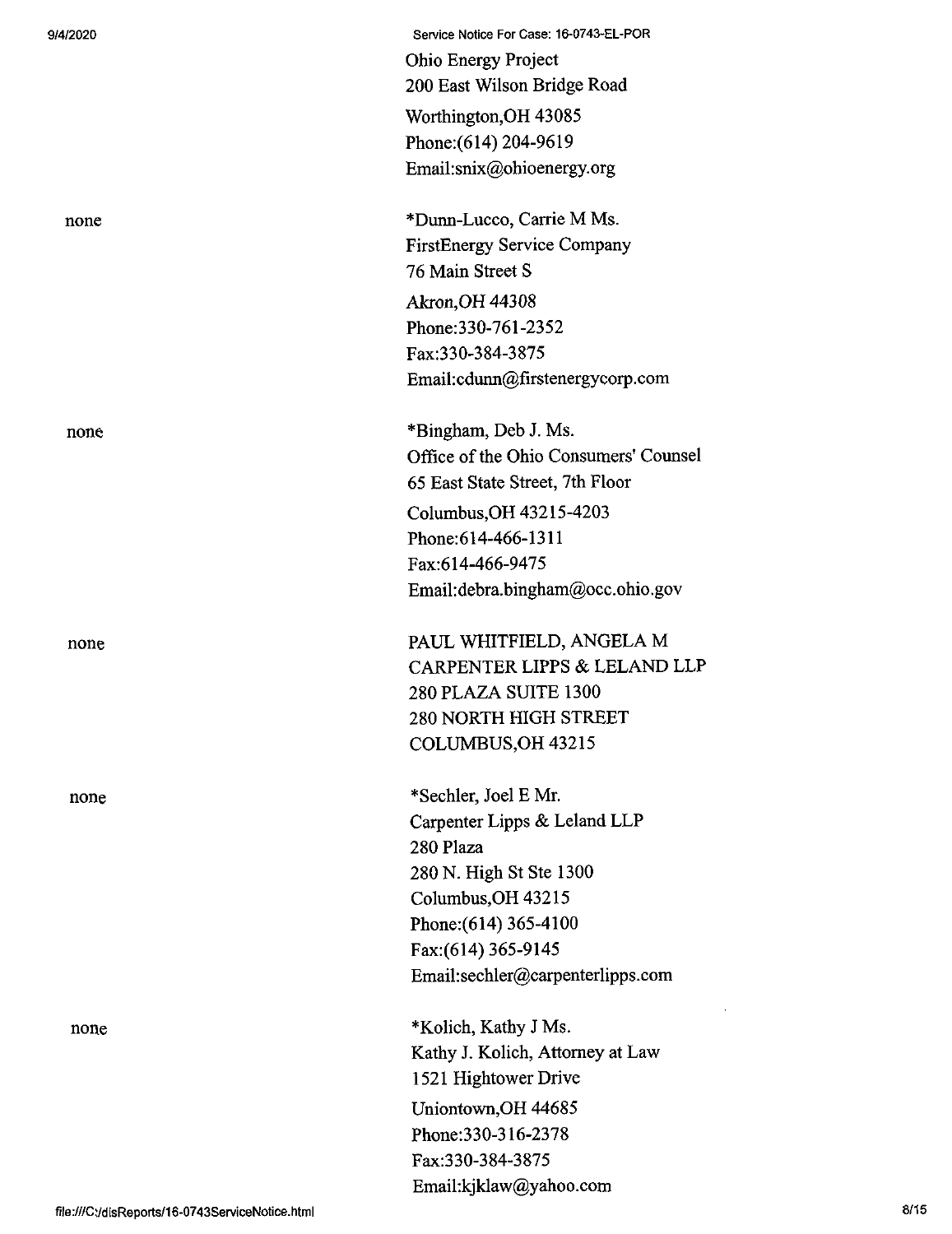| none | *Smith, Cheryl A Ms.<br>Carpenter Lipps & Leland<br>280 N. High Street<br>Suite 1300<br>Columbus, OH 43081<br>Phone: 614-365-4100<br>Fax:614-365-9145<br>Email:smith@carpenterlipps.com    |
|------|--------------------------------------------------------------------------------------------------------------------------------------------------------------------------------------------|
| none | *Hight, Debra<br>Public Utilities Commission of Ohio<br>180 E. Broad Street<br>Columbus, OH 43231<br>Phone: 614-466-0469<br>Email:Debra.Hight@puc.state.oh.us                              |
| none | *Leach-Payne, Vicki L. Ms.<br>McNees Wallace & Nurick LLC<br>21 E. State St., 17th Floor<br>Columbus, OH 43215<br>Phone:614-719-2847<br>Fax.614-469-4653<br>Email:vleach-payne@mwncmh.com  |
| none | *Gladman, Michael R.<br>Jones Day<br>325 John H. McConnell Blvd.<br>Suite 600<br>Columbus, OH 43215<br>Phone: 614-281-3865<br>Fax:614-461-4198<br>Email:mrgladman@jonesday.com             |
| none | *Gladman, Michael R.<br>Jones Day<br>325 John H. McConnell Blvd.<br>Suite 600<br>Columbus, OH 43215<br>Phone:614-281-3865<br>Fax:614-461-4198<br>Email:mrgladman@jonesday.com<br>~11<br>T. |

file:///C:/disReports/16-0743ServiceNotice.html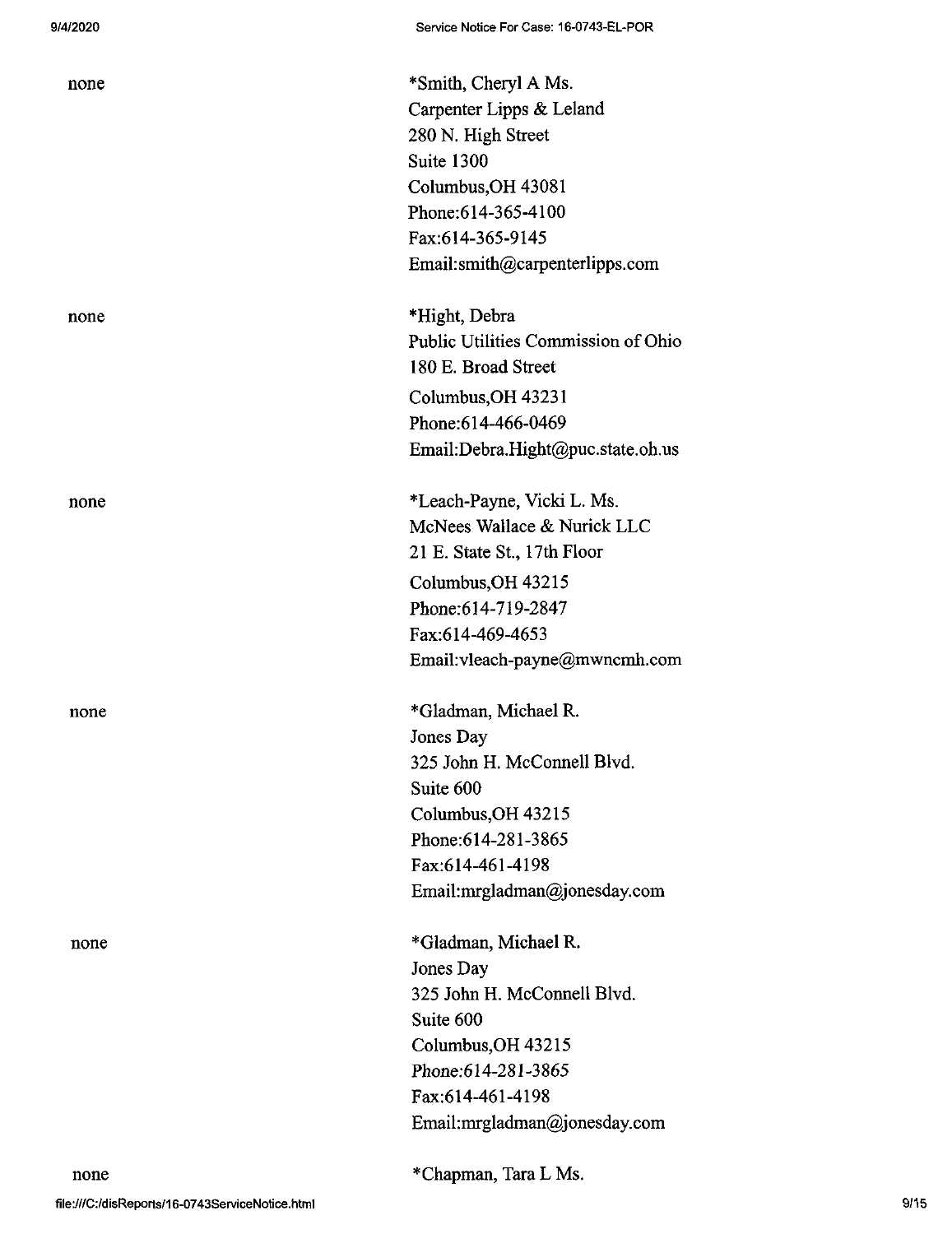| 9/4/2020 |
|----------|
|----------|

| 9/4/2020 | Service Notice For Case: 16-0743-EL-POR |
|----------|-----------------------------------------|
|          | <b>IGS</b> Energy                       |
|          | 6100 Emerald Parkway                    |
|          | Dublin, OH 43017                        |
|          | Phone: (614) 659-5058                   |
|          | Fax:855-726-3542                        |
|          | Email:tchapman@igsenergy.com            |
| none     | *Allwein, Christopher J. Mr.            |
|          | Kegler Brown Hill & Ritter, LPA         |
|          | 65 East State Street                    |
|          | Suite 1800                              |
|          | Columbus, OH 43215                      |
|          | Phone: (614) 462-5400                   |
|          | Fax:614-464-2634                        |
|          | Email:callwein@keglerbrown.com          |
| none     | *Dougherty, Trent A Mr.                 |
|          | Ohio Environmental Council              |
|          | 1145 Chesapeake Ave                     |
|          | Suite I                                 |
|          | Columbus, OH 43212                      |
|          | Phone: 614-487-7506                     |
|          | Fax:614-487-7510                        |
|          | Email:trent@theoec.org                  |
| none     | *Gaunder, Debra A                       |
|          | Carpenter Lipps & Leland LLP            |
|          | 280 N High Street, Suite 1300           |
|          | Columbus, OH 43215                      |
|          | Phone: 614-300-4005                     |
|          | Fax:614-365-9145                        |
|          | Email:gaunder@carpenterlipps.com        |
| none     | *Dove, Robert Mr.                       |
|          | KEGLER BROWN HILL RITTER CO LPA         |
|          | <b>65 E. STATE STREET</b>               |
|          | <b>SUITE 1800</b>                       |
|          | Columbus, OH 43215-4295                 |
|          | Phone: 614-462-5443                     |
|          | Fax:614-464-2634                        |
|          | Email:RDOVE@KEGLERBROWN.COM             |
| none     | *Williams, Samantha                     |
|          | Natural Resources Defense Council       |
|          |                                         |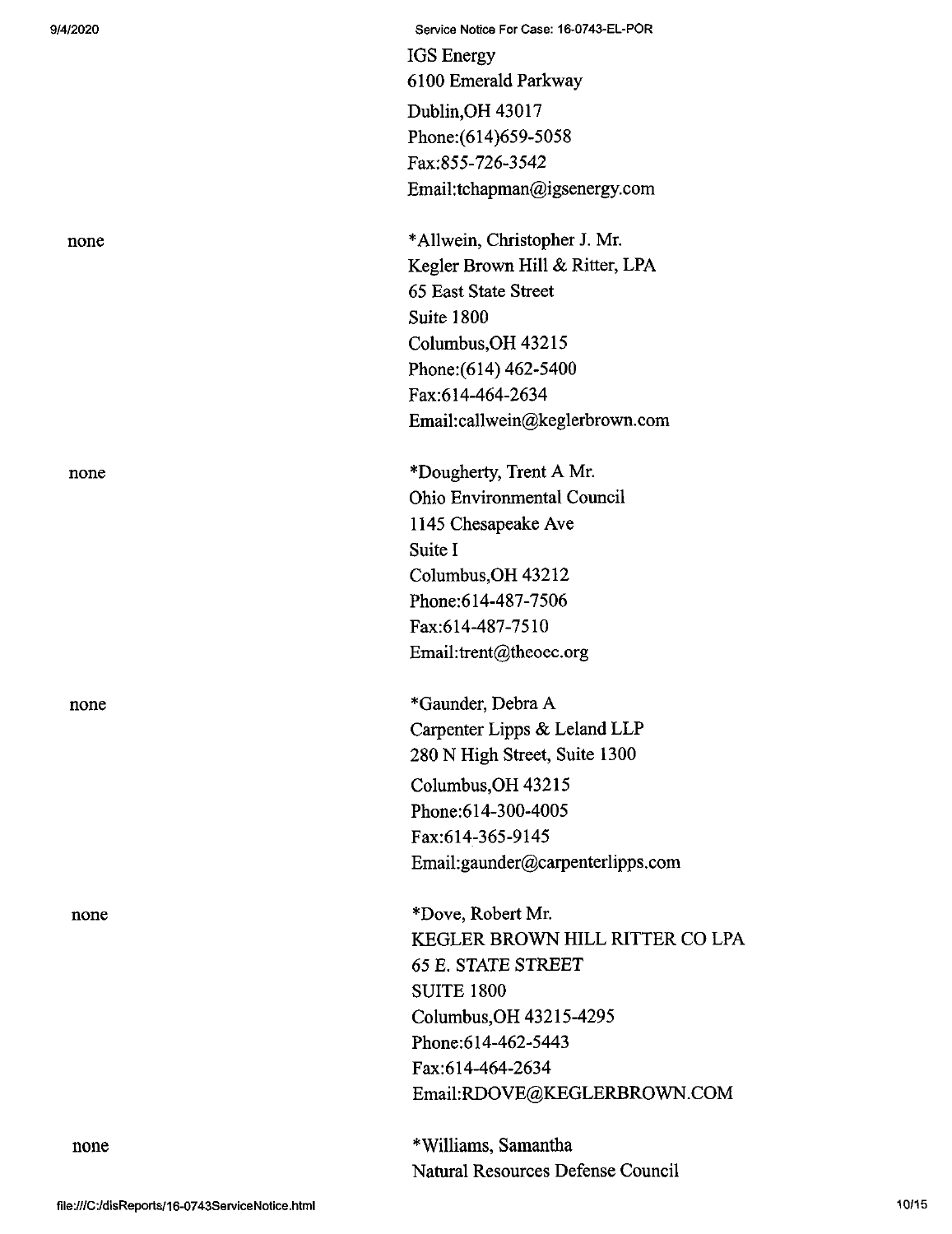9/4/2020 Service Notice For Case: 16-0743-EL-POR 20 N. Wacker Drive Ste 1600 Chicago,IL 60606 Phone:415-533-2060 Email:swilliams@nrdc.org none HEALEY, CHRISTOPHER OHIO CONSUMERS COUNSEL 65 E STATE STREET SUITE 700 COLUMBUS,OH 43215 Phone:614-466-9571 Email:CHRISTOPHER.HEALEY@OCC.OHIO.GOV none \*Leppla, Miranda R Ms. The Ohio Environmental Council 1145 Chesapeake Avenue Suite I Columbus,OH 43212 Phone:(614)487-7506 Fax:(614)487-7506 Email:mleppla@theoec.org none KELTER, ROBERT ATTORNEY AT LAW ENVIRONMENTAL LAW & POLICY CENTER 35 EAST WACKER DRIVE SUITE 1600 CHICAGO ,IL 60601-2206 Phone:312-795-3734 Fax:312-795-3730 EmaiI:RKELTER@ELPC.ORG none \*Brigner, Gina L Ms. Ohio Consumers' Counsel 65 E. State Street, 7th Floor Columbus,OH 43215 Phone:614-644-0684

Fax:614-466-9475

180 East Broad Street Columbus,OH 43215

Email:brigner@occ.state.oh.us

Public Utilities Commission of Ohio

none \*Miller, Vesta R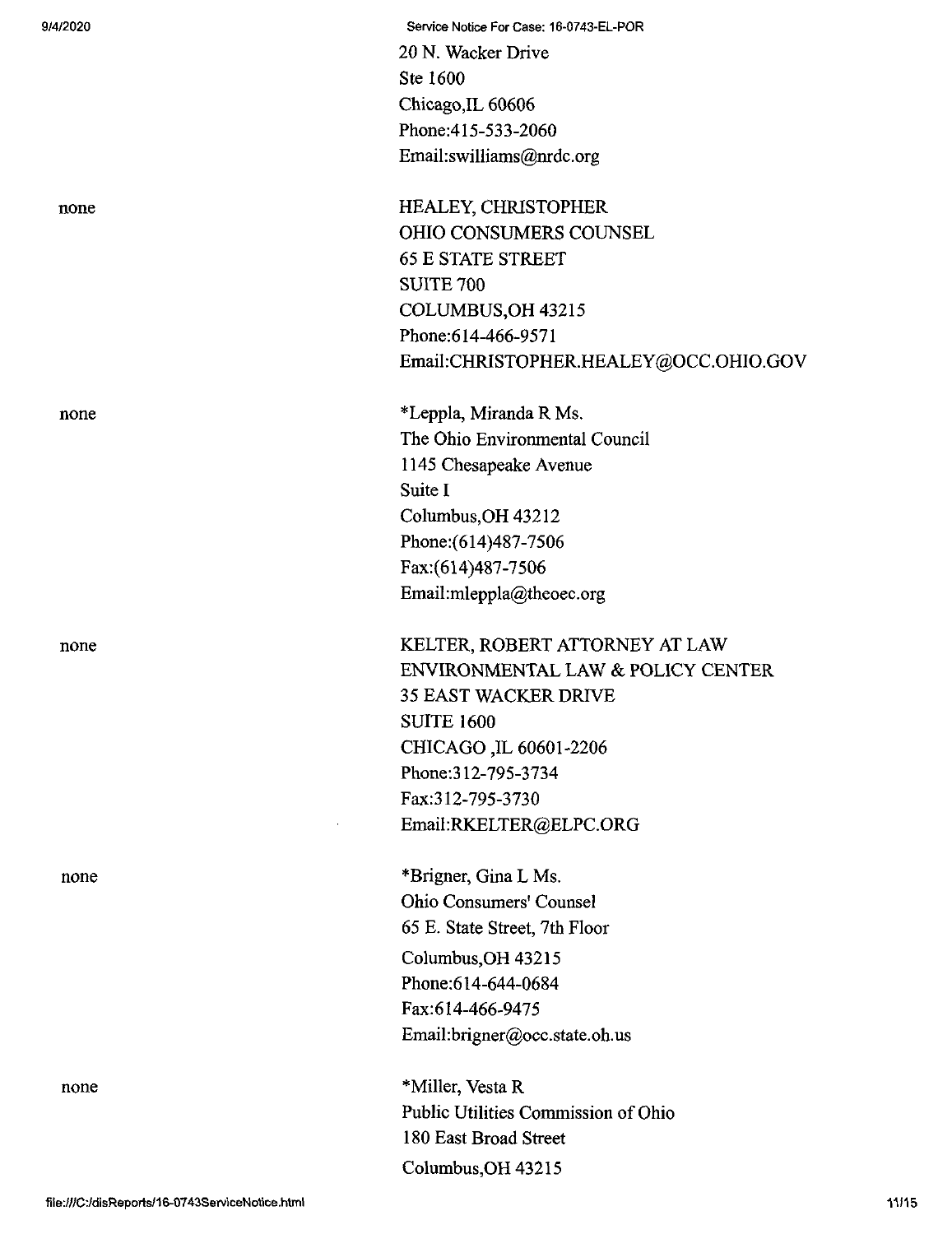| 9/4/2020 | Service Notice For Case: 16-0743-EL-POR       |
|----------|-----------------------------------------------|
|          | Phone: 614-466-7702                           |
|          | Email: Vesta.Miller@puc.state.oh.us           |
| none     | *Scott, Tonnetta Ms.                          |
|          | <b>Ohio Attorney General</b>                  |
|          | 30 East Broad Street                          |
|          | Columbus, OH 43215                            |
|          | Phone: (614)466-4395                          |
|          | Fax: (614) 466-4395                           |
|          | Email:tonnetta.scott@ohioattorneygeneral.gov  |
|          |                                               |
| none     | *Bojko, Kimberly W. Mrs.                      |
|          | Carpenter Lipps & Leland LLP                  |
|          | 280 North High Street<br>280 Plaza Suite 1300 |
|          |                                               |
|          | Columbus, OH 43215<br>Phone:614-365-4100      |
|          |                                               |
|          | Fax:614-365-9145                              |
|          | Email:bojko@carpenterlipps.com                |
| none     | OSTROWSKI, ERIKA                              |
|          | FIRSTENERGY SERVICE CO                        |
|          | <b>76 S MAIN ST</b>                           |
|          | <b>AKRON, OH 44308</b>                        |
|          | Phone: 330-761-2532                           |
| none     | *Oliker, Joseph E. Mr.                        |
|          | <b>IGS</b> Energy                             |
|          | 6100 Emerald Parkway                          |
|          | Dublin, OH 43016                              |
|          | Phone: 614-659-5069                           |
|          | Email:joliker@igsenergy.com                   |
|          |                                               |
| none     | *Coffey, Sandra                               |
|          | Public Utilities Commission of Ohio           |
|          | 180 E. Broad St.                              |
|          | Columbus, OH 43215                            |
|          | Phone: (614) 728-2516                         |
|          | Fax:(614) 728-8373                            |
|          | Email:Sandra.Coffey@puc.state.oh.us           |
| none     | *Kelter, Robert Mr.                           |
|          | Environmental Law & Policy Center             |
|          | 35 East Wacker Drive, Suite 1600              |
|          |                                               |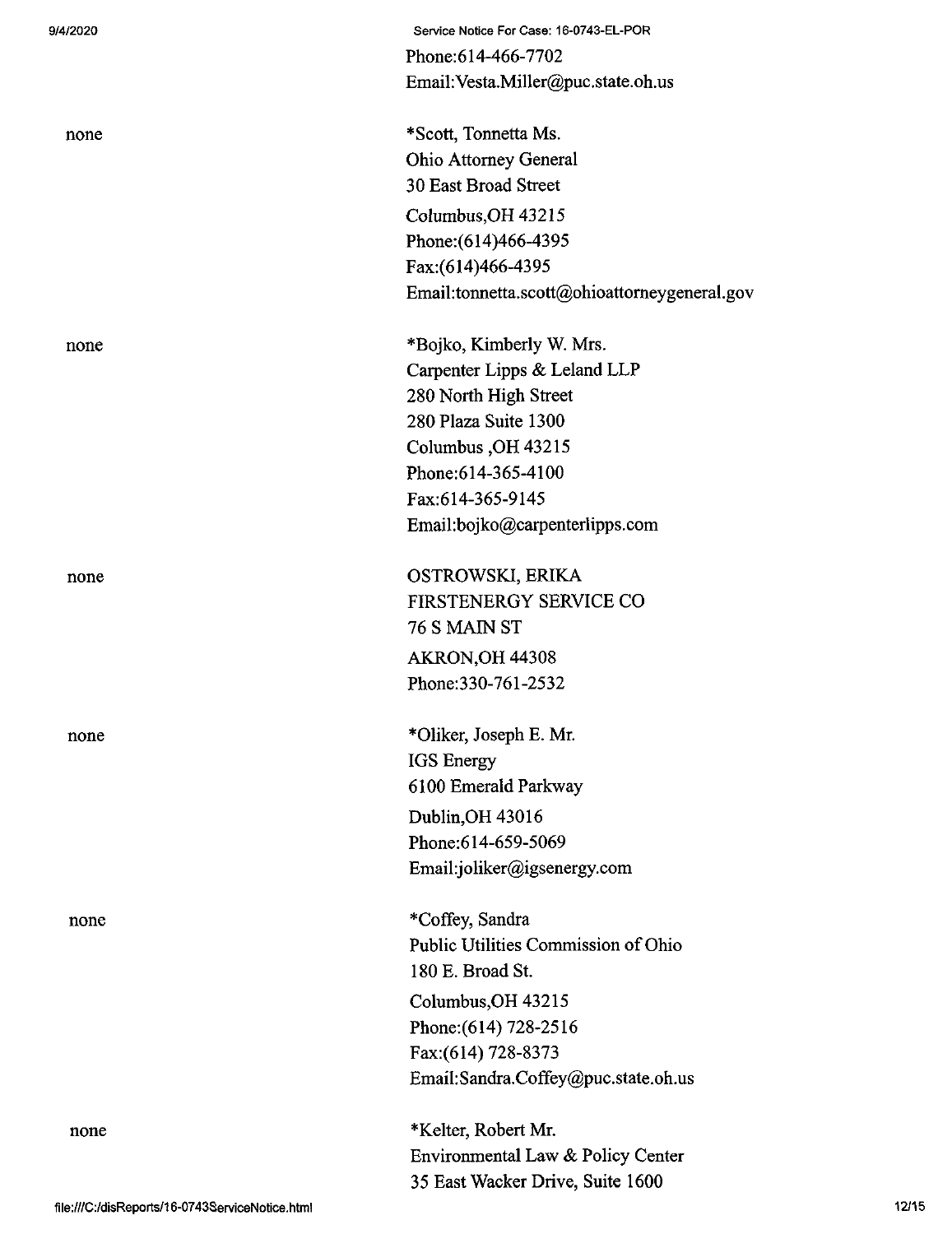Chicago,IL 60601 Phone:312-795-3734 Fax:312-795-3730 Email:rkelter@elpc.org

none \*Perko, James D Mr. Carpenter Lipps & Leland 280 N High St Ste 1300 Columbus,OH 43215 Phone:614-365-4110 Fax:614-365-9145 Email:perko@carpenterlipps.com

none \*Dunn-Lucco, Carrie M Ms. FirstEnergy Service Company 76 Main Street S Akron,OH 44308 Phone:330-761-2352 Fax:330-384-3875 Email:cdunn@firstenergycorp.com

#### INTERVENOR

NONE

### **ATTORNEY**

**PARTY OF RECORD** ENVIRONMENTAL DEFENSE FUND JOHN FINNIGAN 6735 HIDDEN HILLS DRIVE CINCINNATI,OH 45230 Phone:513-226-9558

#### ENVIRONMENTAL LAW & POLICY CENTER

**NONE** 

21 WEST BROAD STREET SUITE 800 COLUMBUS ,OH 43215-4189 Phone:614-488-3301

| INDUSTRIAL ENERGY USERS OF OHIO                          | *Pritchard, Matthew R. Mr. |
|----------------------------------------------------------|----------------------------|
| <b>MATTHEW R. PRITCHARD</b>                              | McNees Wallace & Nurick    |
| MCNEES WALLACE & NURICK LLC FIFTH<br><b>THIRD CENTER</b> | 21 East State Street       |
| 21 EAST STATE ST 17TH FLOOR                              | 17th Floor                 |
| COLUMBUS, OH 43215                                       | Columbus, OH 43215         |
|                                                          |                            |

**file:///C:/disReports/16-0743ServiceNotice.html**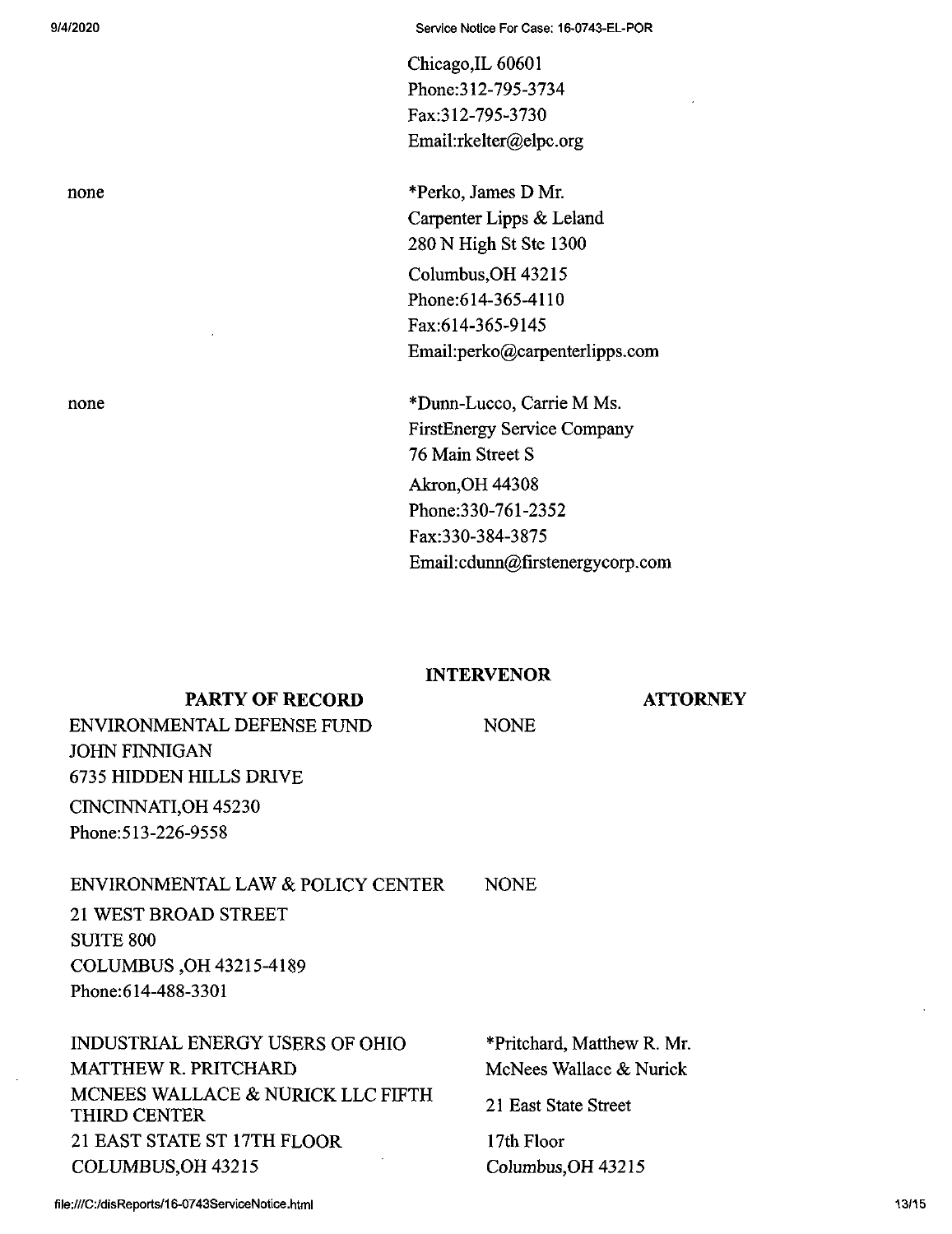Phone:(614) 469-8000

Service Notice For Case: 16-0743-EL-POR

Phone:614-719-2840 Fax:614-469-4653 d@mcneeslaw.com

|                                          | TAA.UI <del>TTU</del> JTU.<br>Email:mpritchar |
|------------------------------------------|-----------------------------------------------|
| <b>OHIO ENVIRONMENTAL COUNCIL</b>        | <b>NONE</b>                                   |
| 1145 CHESAPEAKE AVE I                    |                                               |
| COLUMBUS, OH 43212                       |                                               |
| Phone: (614) 487-7506                    |                                               |
| Fax:(614) 487-7510                       |                                               |
| OHIO HOSPITAL ASSOCIATION                | <b>NONE</b>                                   |
| BRICKER & ECKLER LLP                     |                                               |
| <b>100 SOUTH THIRD STREET</b>            |                                               |
| COLUMBUS, OH 43215-4291                  |                                               |
| Phone:614-227-2300                       |                                               |
| Fax:614-227-2390                         |                                               |
| Email:INFO@BRICKER.COM                   |                                               |
| <b>OHIO MANUFACTURERS' ASSOCIATION</b>   | <b>NONE</b>                                   |
| 33 N HIGH STREET                         |                                               |
| COLUMBUS, OH 43215                       |                                               |
| Phone: (614) 224-5111                    |                                               |
| Fax:(614) 224-1012                       |                                               |
| Email:OMA@OHIOMFG.COM                    |                                               |
| OHIO PARTNERS FOR AFFORDABLE ENERGY NONE |                                               |
| P.O. BOX 1793                            |                                               |
| FINDLAY, OH 45839-1793                   |                                               |
| THE KROGER COMPANY                       | <b>NONE</b>                                   |
| ANGELA PAUL WHITFIELD                    |                                               |
| CARPENTER LIPPS & LELAND LLP             |                                               |
| 280 NORTH HIGH ST STE 1300               |                                               |
| COLUMBUS, OH 43215                       |                                               |
| Phone: 614-365-4110                      |                                               |
|                                          |                                               |
|                                          |                                               |

**PARTY OF RECORD**

**ATTORNEY**

**PARTY OF RECORD ENEL X NORTH AMERICA INC MEGHAN HESTER**

**ONE MARINA PARK DR., STE 400**

NONE